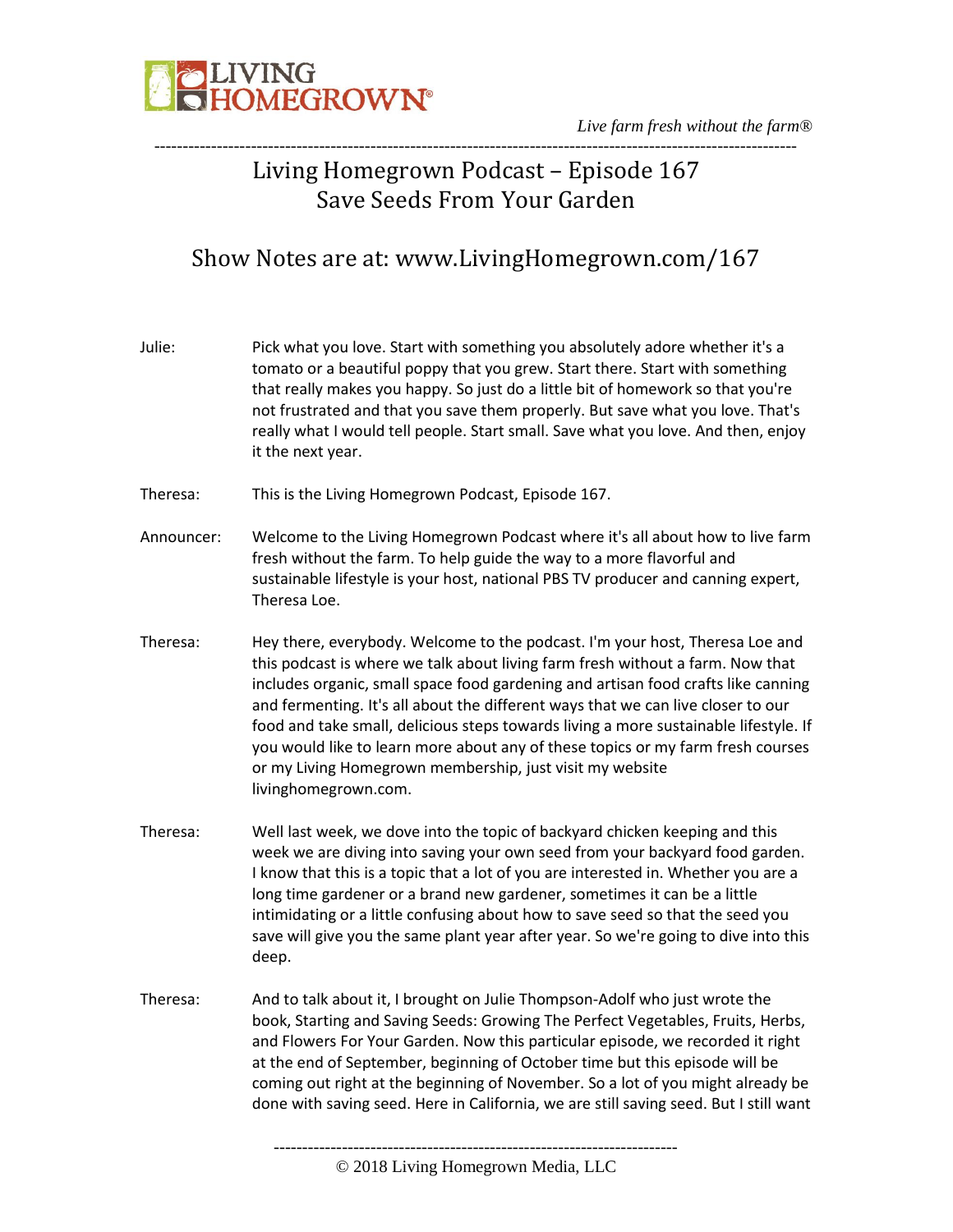

---------------------------------------------------------------------------------------------------------------- you to listen because it will explain so much of what you need to know and understand in order to save seed properly and have really good results.

- Theresa: We are going to talk about some of the benefits of saving seed. Why would you even want to? Why is it so important? We will define the different terminology that you hear such as open pollinated, heirloom, and hybrid. And we're going to talk about some different techniques for saving seed. There is dry seed saving and wet seed saving. What is the difference and why do you choose which method for which type of plants? And lastly, we will even go into how to store your seeds in the best way possible so that they last the longest amount of time.
- Theresa: And as always, I will have links in the show notes about everything that we talk about. So to get to the show notes, you just go to livinghomegrown.com/167 and everything will be there.
- Theresa: Now, let me tell you a little bit about Julie. Julie Thompson-Adolf is an obsessive organic gardener and author, a nature nut, an eco-adventurer, an animal advocate, and of course, she is a seed lover. As an experienced garden and travel writer, Julie is probably best known for her brand and blog, Garden Delights. She practices a seed to table to seed approach where she's starting her plants from seeds, creating delicious meals and beautiful bouquets from that harvest, and then saving the seeds from each of those plants for next year's garden.
- Theresa: Julie's suburban micro-farm is often a site for tours and teaching. She's a master gardener serving on the National Garden Bureau's Plant Nerds Team and she is a member of the Garden Writers Association, Slow Food Carolina Farm Stewardship Association, and many other environmental and gardening groups.
- Theresa: Her book, Starting and Saving Seeds: Growing The Perfect Vegetables, Fruits, Herbs, and Flowers For Your Garden is just now coming out from Cool Springs Press. So at the time of this recording, it will already be out in the bookstores. Julie lives and gardens with her family in South Carolina.
- Theresa: Now before we dive into today's interview, I want you to know that today's podcast episode is brought to you by my Living Homegrown Institute which is my monthly membership site that gives you the tools you need to live farm fresh without the farm and helps you mesh together farm fresh living with our already busy, hectic lifestyle.
- Theresa: Now I realize that sometimes, you just need resources to get started so I have put together a free Farm Fresh Resource Guide for you. This guide is filled with my very favorite things from my own organic garden like my favorite tools and from my kitchen like my favorite fermenting and dehydrating tools and so much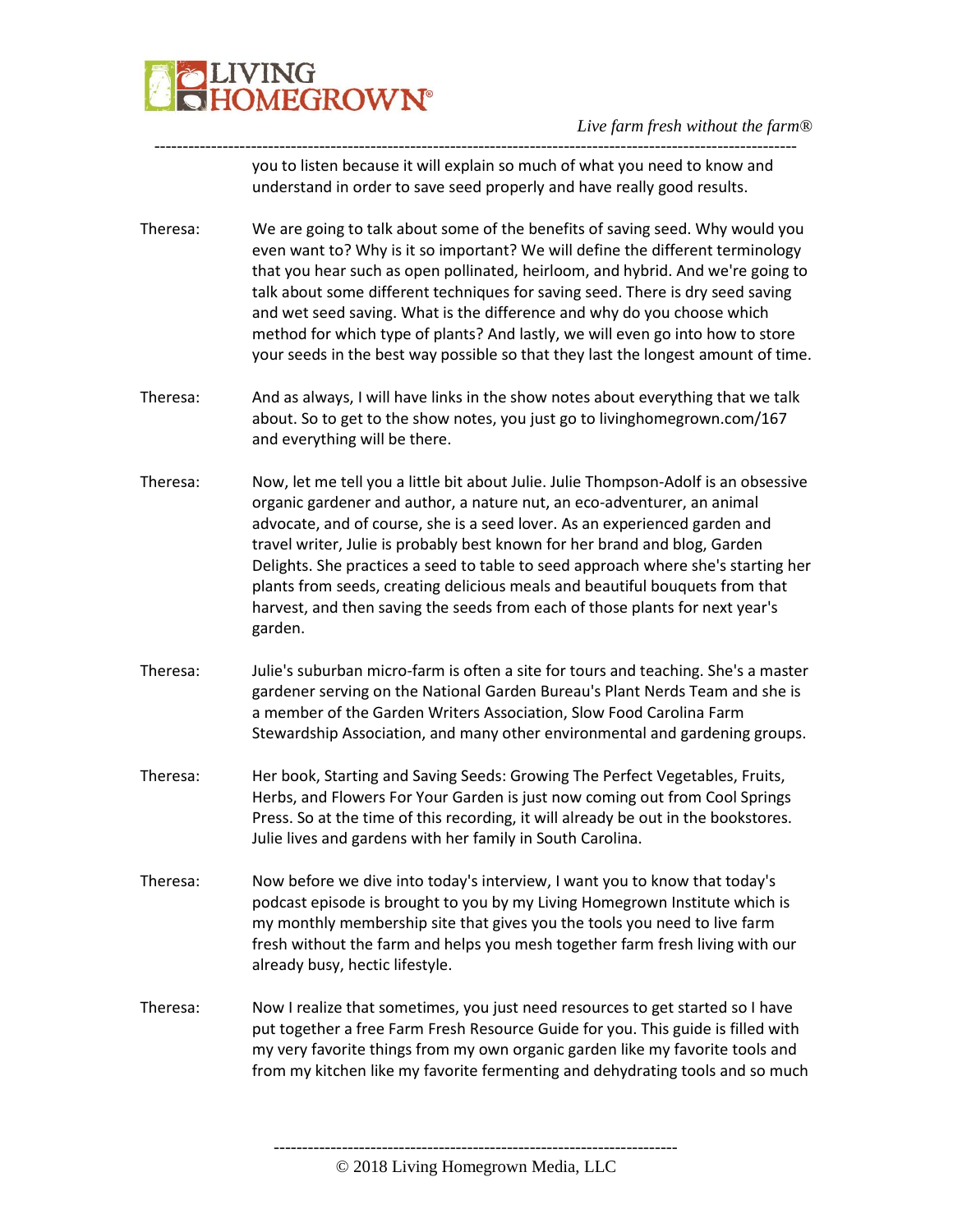

---------------------------------------------------------------------------------------------------------------- more. To get this PDF, just go to livinghomegrown.com/fresh. That's F-R-E-S-H. I'm sure you'll find it super helpful on your own farm fresh journey.

- Theresa: Okay, so let's dive into my interview with Julie Thompson-Adolf so you can learn all about how to save seeds from your own backyard food garden.
- Theresa: Hey Julie, thanks so much for coming on the show.
- Julie: Thanks so much for having me, Theresa. I appreciate it.
- Theresa: Oh sure. This is a really good time of year for us to be talking about seed saving and when I saw your book, I thought ah, I had to have you on. It's the perfect topic. Not this particular episode, I think will be coming out in November so a lot of people might be done with actually saving some of their seeds. Here in California, we're still saving seeds. But on the East Coast, I know people might be done with saving seed. But we'll talk even about how to store seed. So I'm super excited about this topic.
- Theresa: Now before we dive into actually talking about saving seed, I'd love for you to tell everybody a little bit about what got you into gardening and saving seeds yourself.
- Julie: Sure. Basically, my dad grew up on an Ohio dairy farm and then, went off to college. Was a general manager of a petrochemical company. Never wanted to have a vegetable garden of his own but we spent so many hours on Saturdays driving around Indiana farmland looking for the perfect sweet corn. So I was always taught the importance of eating seasonally. He would never eat a tomato in December. You only eat sweet corn if it is about an hour or two out of the field. So, that was always in the back of my mind. I gardened a lot with them planting flowers and things like that. But once they made it, since they grew up during the depression, my parents grew up then, having a vegetable garden, that was a lot of work that was not romantic for them.
- Julie: But as I grew up, I gardened a lot. And then, after my husband ... He's Swiss ... right after we were married, he was diagnosed with type 2 diabetes. And I swear, I think it was coming over here and eating an American diet with all of the highly processed foods. I really think it was just a shock to his system. So I started growing a lot of our own food. And then, the recession hit on top of that. And I had a lot of friends, we were fine, but a lot of my friends were like how am I going to feed my family if we lose a job? And that was a shock to me. People don't understand how to grow food and I found that really disconcerting.

Julie: So I wanted to try to help my friends be a little bit more at peace, learn how to grow some food for their families so they wouldn't be so concerned. Our gardens kept getting bigger and bigger. We used them to teach people how to

<sup>©</sup> 2018 Living Homegrown Media, LLC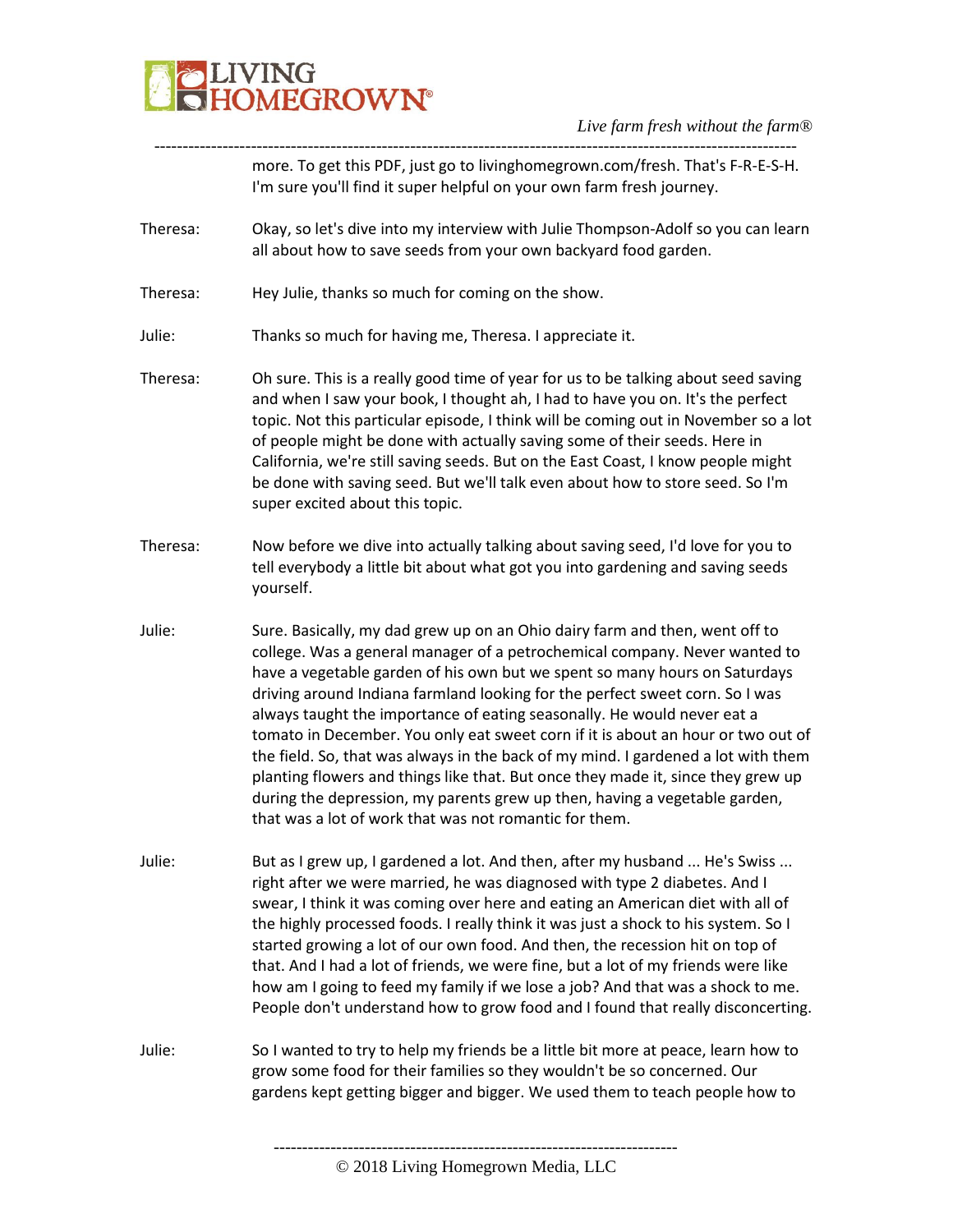

grow food. People would come in ... and I live in a subdivision. We are not farmers. We are in a subdivision with less than an acre. So our gardens kept getting a little bigger. I kept doing a little more writing, teaching people how to grow food. And then, I wanted to be able to do the full cycle. So we would buy seed, nurture the babies, get them in the garden, harvest the food, cook for your family, and then save the seed so that you can continue the process the next year. There's nothing really so empowering as being able to go from seed to table and back to seed again.

Theresa: I agree with you so much and with everything that you talked about. We garden here on one tenth of an acre here in Los Angeles and it also is really satisfying to be able to share the seed with my friends. Because we aren't able to grow everything that we evolve a seed that we save because we don't have the space. And so, being able to pass those seeds onto other people which is probably what you were doing with your friends, right?

-----------------------------------------------------------------------------------------------------------------

- Julie: Right, exactly. It's very community building too. I think people love to ... Gardeners are so generous anyway and I think they love to share what they've grown whether it's produce or seeds harvested from that produce or flowers. I know in our garden, I have so many things that people have passed along to me and I think that's really a fulfilling thing to be able to share what you're growing with other people.
- Theresa: Yeah. And it brings back memories of, I have things I got from my grandmother. And every year when I plant those things, I remember her and I'm able to pass those seeds onto her grandchildren which it definitely does the whole community building thing. But also, I think on top of that, like you said, it's about self-sufficiency. So we are able to know that by saving our seed, we're okay for next spring. And if it's something that we love, we definitely want to make sure we have that seed because sometimes the top things or something that's new or special is hard to get.
- Julie: That's definitely true. I know there are certain tomatoes that if I can't have them every year, I'm going to be really angry. It's nice to be able to say okay, I'm definitely saving seeds from these. And sometimes they are crop failures for the seed companies too. There might be something that comes into play, so it's nice to be able to preserve it yourself so that you know that you'll always have it the next year.
- Theresa: Ah, that's a really good point. Yes, I have actually had that happen with things that I loved. A certain poppy or certain flower that maybe they weren't able to bring back and it was a hard to find variety. So by saving it myself, then I'm guaranteed I'm going to be able to get that in my garden for the next season.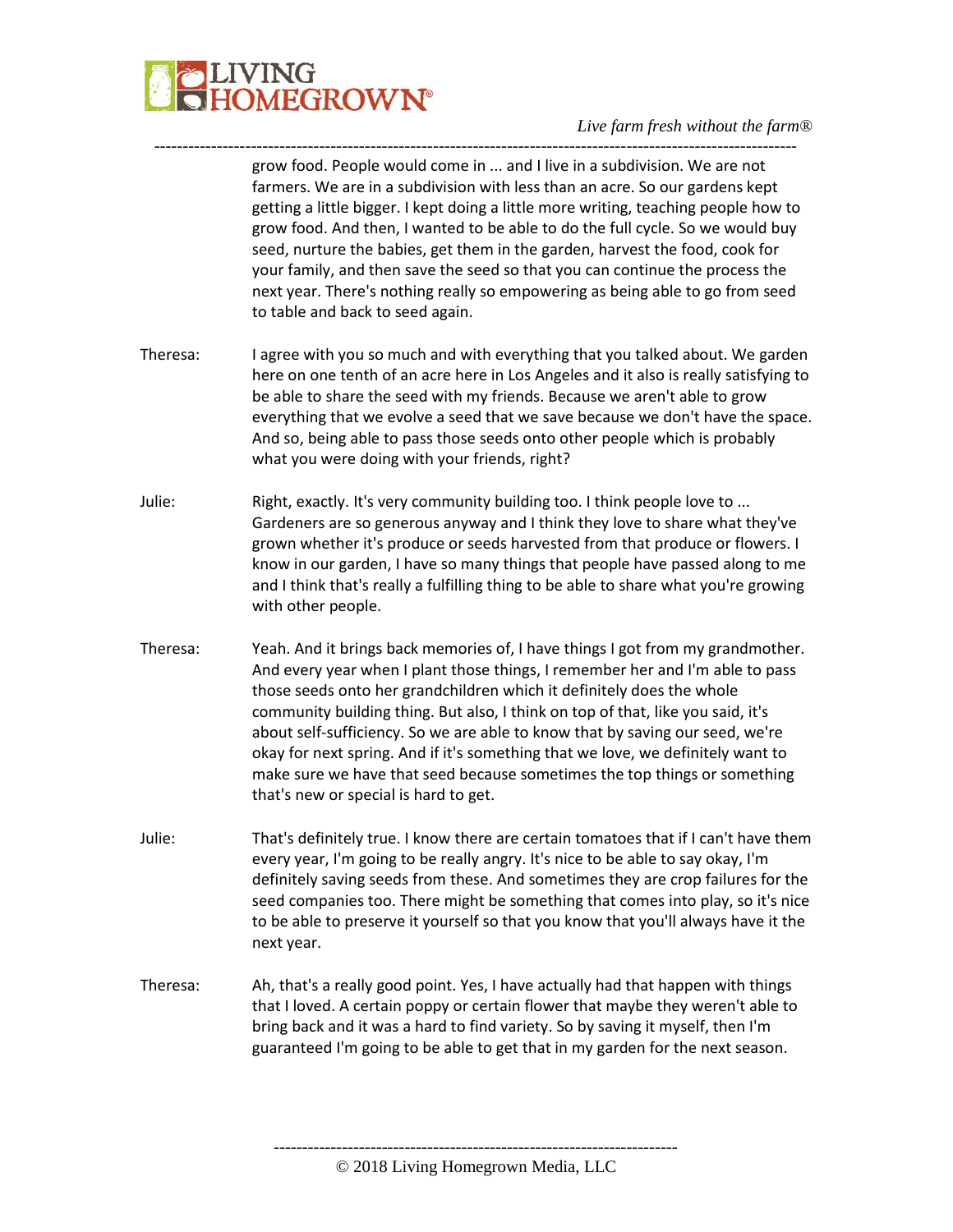| Theresa: | Well okay, let's dive into some of the terminology. Because as we talk about<br>seed saving, everyone talks about open pollinated heirlooms and hybrids. And I<br>think that even if you are a seasoned gardener, you can get confused. So I would<br>love for us to go through the definitions or the terminology. Let's start with<br>open pollinated. Can you explain what an open pollinated plant is?                                                                                                                                                                                                                                                                                                                                                                                                                                                                                                                                                                                                                                |
|----------|-------------------------------------------------------------------------------------------------------------------------------------------------------------------------------------------------------------------------------------------------------------------------------------------------------------------------------------------------------------------------------------------------------------------------------------------------------------------------------------------------------------------------------------------------------------------------------------------------------------------------------------------------------------------------------------------------------------------------------------------------------------------------------------------------------------------------------------------------------------------------------------------------------------------------------------------------------------------------------------------------------------------------------------------|
| Julie:   | Sure, of course. And I do, I think people get a little too wrapped up in all the<br>terms and get worried about what it means. It's really so simplistic. Open<br>pollinated are simply plants that produce when they're pollinated by insects or<br>birds or wind or even humans, if the human intervenes a bit, or other natural<br>sources. These plants that are pollinated within the same species, then they'll<br>produce seeds that are genetically true to type to their parents.                                                                                                                                                                                                                                                                                                                                                                                                                                                                                                                                                |
| Julie:   | So it's basically, if you have a certain species of plants and the wind pollinates<br>them or the bees pollinate them, then you can go ahead and save those seeds<br>and they'll produce plants that are very similar to what the seeds came from.                                                                                                                                                                                                                                                                                                                                                                                                                                                                                                                                                                                                                                                                                                                                                                                        |
| Theresa: | Exactly. So maybe you had a squash plant that you grew in your garden and if it<br>didn't cross with anything and it was pollinated normally by the wind or insects<br>or whatever, then you save that seed and you will get the exact same plant the<br>following year pretty much.                                                                                                                                                                                                                                                                                                                                                                                                                                                                                                                                                                                                                                                                                                                                                      |
| Julie:   | Pretty much, exactly.                                                                                                                                                                                                                                                                                                                                                                                                                                                                                                                                                                                                                                                                                                                                                                                                                                                                                                                                                                                                                     |
| Theresa: | Yeah, pretty much. And we'll talk about why we say pretty much in a second.<br>But before we move into that, let's then talk about what is an heirloom seed?                                                                                                                                                                                                                                                                                                                                                                                                                                                                                                                                                                                                                                                                                                                                                                                                                                                                              |
| Julie:   | So an heirloom seed is basically an open pollinated plant but the definition kind<br>of varies. Some gardeners consider an heirloom plant has to have been<br>cultivated for more than 50 years. While other people say an heirloom or<br>heritage plant is one that's significant maybe to a culture or maybe to a certain<br>area geographically, or to a family, even a family that perhaps has cultivated a<br>certain watermelon and passed it down from generation to generation to<br>generation. That's where you get a little bit murky in definitions because there<br>isn't that hard fast rule or what an heirloom is. People typically say 50 years or<br>more in cultivation but then others kind of play with the terminology a little bit<br>too. And I personally love talking about heirlooms that have a story behind them<br>so that you learn where these plants have come from, what their impact was in<br>history, how they have gotten into our gardens today. I love that definition of<br>heirloom personally. |
| Theresa: | Yeah. And I think sometimes what's kind of cool is maybe they come, like you<br>said, with a family history. But also, that they were just beloved for some<br>reason. There was something about them that made them so special that<br>people carried them over on the boat when they came to America. Maybe it                                                                                                                                                                                                                                                                                                                                                                                                                                                                                                                                                                                                                                                                                                                          |
|          |                                                                                                                                                                                                                                                                                                                                                                                                                                                                                                                                                                                                                                                                                                                                                                                                                                                                                                                                                                                                                                           |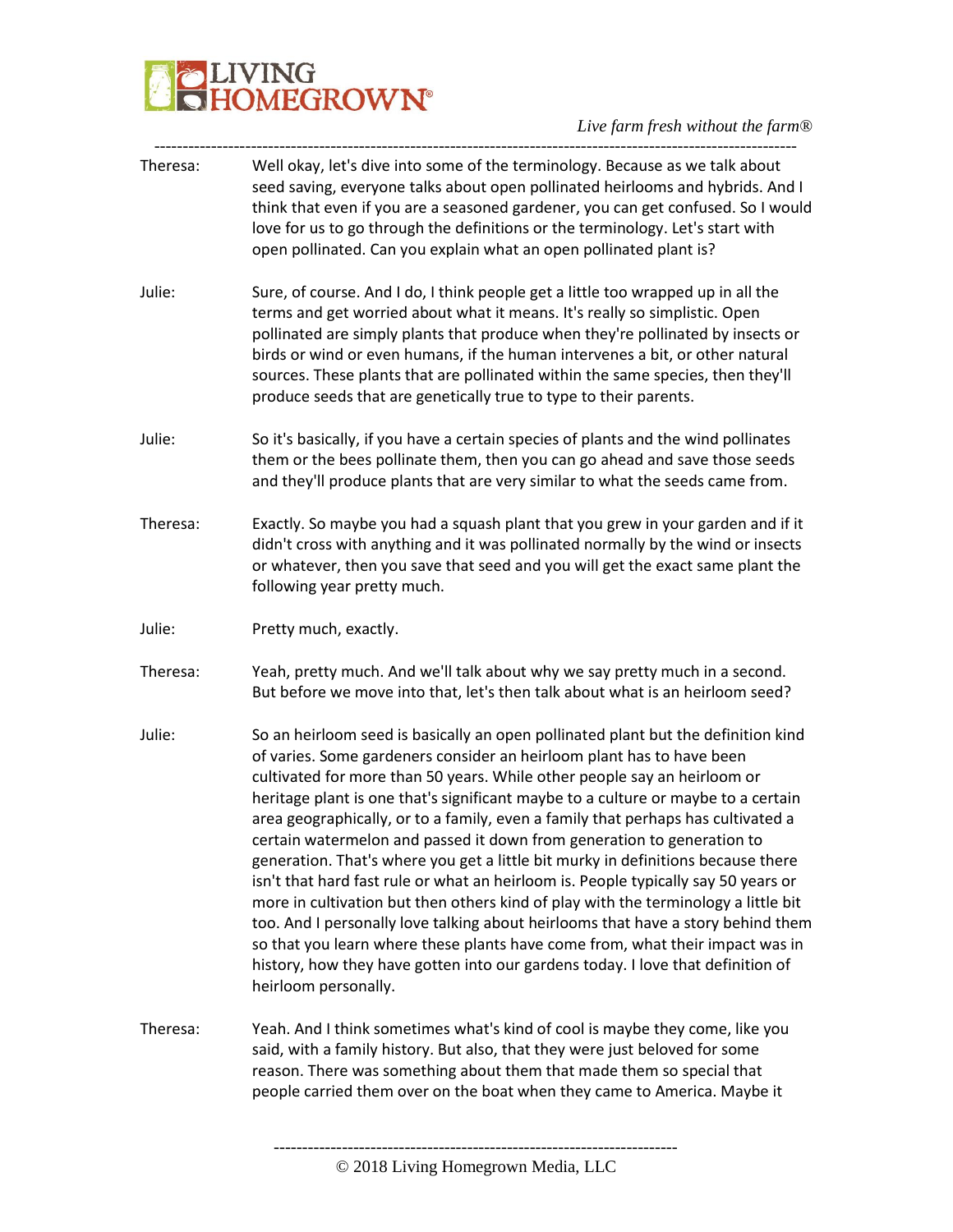

was flavor. Maybe it was that they were ... They had a really high yield or whatever it was. Or maybe it was something that was because it reminded them of home or it reminded them of family members. So yes, I agree with you. I think the stories are kind of fun. And there is the Seed Saver Exchange which has a lot of those stories documented. It's kind of fun to check in with them. They have newsletters. That's a great resource which we'll be sure to put in the show notes. But it's actually a lot of fun, I think. And you're right, everyone has a different definition. But to me, the fact that they're beloved for some reason, makes them special and makes them that you want to have them in your garden.

Julie: Right. And then, I think it's so important to continue to preserve those foods too because in the past 200 years, we've lost 94% of the foods that we used to grow. And I think that's kind of staggering to think that in the course of history, 200 years is a blink of an eye and we've lost 94% of the fruits and vegetables that we used to grow. So I think it's so important to take these heritage and heirloom varieties and continue to produce them so that we can continue having a better biodiversity of our foods.

-----------------------------------------------------------------------------------------------------------------

- Theresa: Absolutely. And that's why it really is so important that we save seed but also save seed responsibly so that we're carrying that generation forward. Now before we talk about how things can get a little bit different with the open pollinated, let's touch on hybrids. I find when I'm talking to new gardeners especially, they get nervous about hybrids because they think that means GMO. And it does not mean GMO.
- Julie: Exactly, exactly.
- Theresa: Yeah, explain what a hybrid is.
- Julie: Sure. And I am the same way. I'm very against GMOs. And the reality is, people don't understand GMOs are not even sold to the home gardeners. That's mass farming production where those are involved. And like I said, that's not my thing. I do not want to go with the GMOs. But hybrids are completely different. Plant breeders look at the best characteristics of certain parent plants. Say perhaps, in my garden, I have high humidity. I have a terrible time with squash vine borers. Or let's say you're an apartment dweller and you want a garden but you have limited space.
- Julie: So plant breeders look at these characteristics of how can I help more people garden and they need maybe smaller vines. So they'll look at a parent plant that maybe perhaps has not as long, doesn't have a 30 foot long vine for a pumpkin. Or has good disease resistance or good pest resistance. And they combine the best qualities of parent plants to produce a hybrid. And that actually, my garden is probably about 98% heirloom and open pollinated but I still have about 2%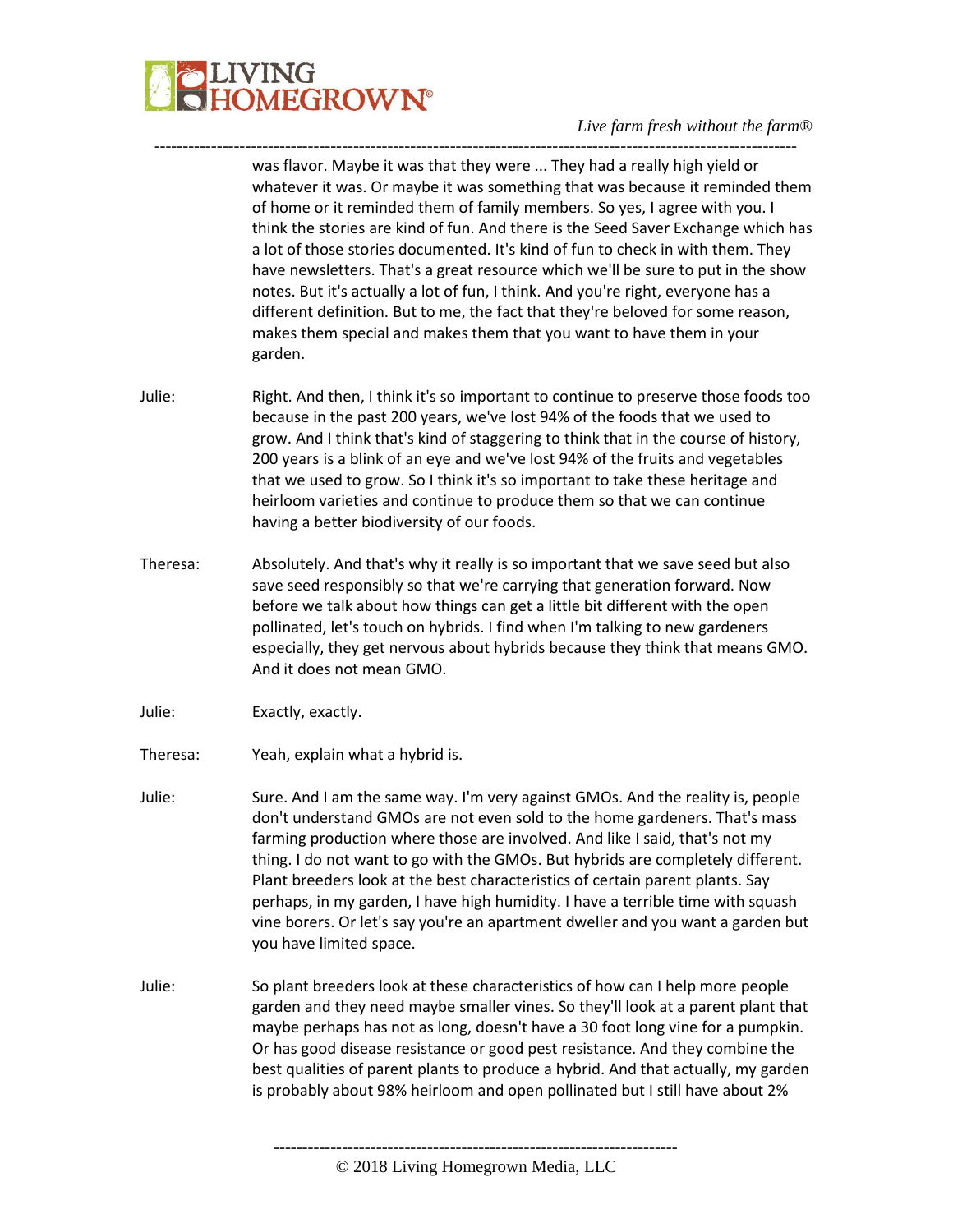

---------------------------------------------------------------------------------------------------------------- that are heirlooms because I look at some different needs. And I also like to test some things to tell other people what they may be able to use too in a smaller situation.

- Julie: And there's a great organization, All America Selections. They trial all new hybrids, test them throughout the country, test them in different zones to see how they produce, and they basically award new hybrids, new introductions each year. And I've seen their test gardens and they're doing a lot of really good work to be able to help more people garden.
- Theresa: Yes, yes. Everything you said is so spot on. That was a great, great way to explain it. And I think what would help also is for people to understand that when we're talking about GMOs or genetically modified, it means that it would not happen in nature because they're doing splicing and dicing there and changing things. So it wouldn't actually happen in nature. Where a hybrid, it is possible for that to have happened in nature. They are naturally crossing the pollination just like a bee would cross maybe two different squash varieties. That can happen in nature. So they're picking the best of one and the best of the other and pollinating them together so that they get something new that maybe has the exact characteristics that they want. But it's something ... A hybrid is something that could happen in nature. It's just that we're doing it deliberately to try and get a certain result. Where a GMO, that would never happen in nature. That's something that happens in a laboratory.

Julie: Exactly.

- Theresa: So that's why they're very, very different. It's like apples and oranges, people. Except not really apples and oranges, don't get panicked.
- Julie: That might have some GMO going on there.
- Theresa: Yeah, you never know, right? Perfect. Now let's talk about saving seed. When we're talking about saving seed, what you're recommending that we do is we save open pollinated or heirlooms because heirlooms are generally open pollinated. So that's the seed we save because the seed will be true to the mother plant.
- Theresa: Where in a hybrid, because we have a cross, if you save that seed and you plant it, you might get either parent dominating and you don't exactly get the same thing. So we don't want to save hybrids, right?
- Julie: Exactly. And even if you do save ... Some seeds you might, the first generation, get something similar to the parent plant. But then the viability continues to decrease as you continue to save seeds from that parent plant, from that hybrid plant. So hybrids are really not the ones. Those are the ones you're going to ... If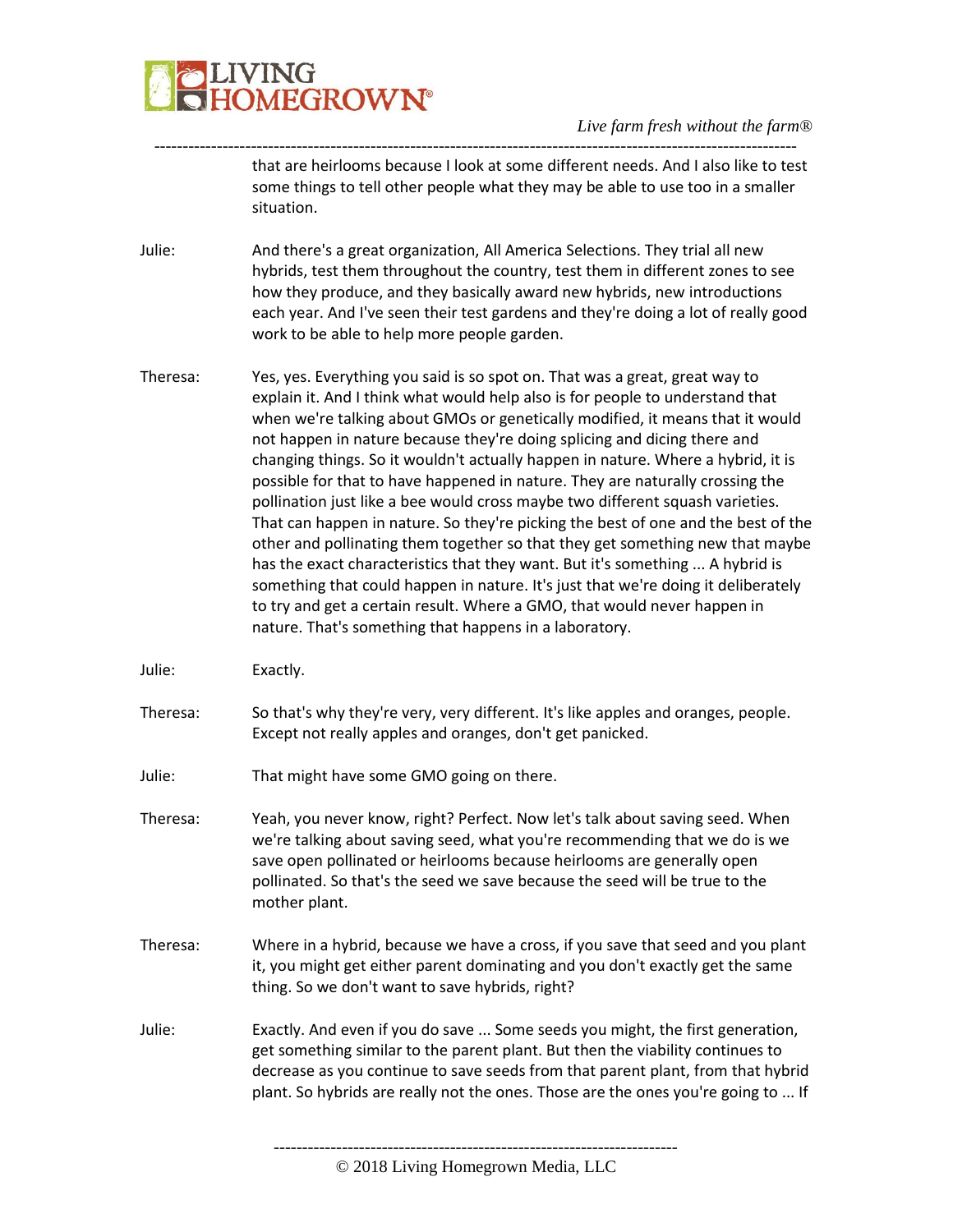

---------------------------------------------------------------------------------------------------------------- you find a beautiful flower you love, you'll want to buy that each year. You won't want to save seeds from that. The open pollinated heirloom plants, those are the ones we talk about for seed saving.

- Theresa: Exactly, right. Now when we started out the conversation, we said oh right, with open pollinated you generally get the exact same plant. And the reason is that sometimes nature can do a little crossing and we may get something a little off. If you plant two squash plants right next to each other and they flower at exactly the same time, the little bees are going to go from one to the other and the seed, the fruit that you get right then will look exactly like it's supposed to. But when you save the seed, the resulting planting from that saved seed might have some shifts in it. Is that how you generally explain it?
- Julie: Absolutely. That's exactly how I would explain it. And I go into it a lot in the book but there is on a big scale, when we're talking about companies that are mass producing seeds for us, they have to really do something called distance isolation. And that's where you plant one crop perhaps of one variety of lettuce and you don't plant any other lettuce near it. And the distance can be staggering. It might be miles that you have to leave between those different crops. Or you have to manage it mechanically.
- Julie: So for the home gardener though, most of us don't have that kind of space to be able to save seeds and to isolate like that. So there are some other ways that we can do that with bagging where basically you're putting a little mesh bag over the bud before it opens and just securing it at the bottom so that once the flower opens, you can hand pollinate it, put the bag back on, and then, once the fruit begins to ... the baby fruit starts to form or the seed has set, you can take the bag off and then harvest seed from that vegetable. It's a little bit cumbersome but if you really want to save seeds that are going to exactly what your plant was, which I consider to be important, you do have to have a little bit of isolation going on.
- Julie: There's another method where you can do it with timing. Perhaps you're growing two varieties of lettuce, one flowers earlier than the other. You let the first one flower, then you sow the seeds for the next one. And you just have to stagger things a little bit. It's certainly easy to do but it's not difficult by any means. You just have to plan a little bit when you're trying to save seed.
- Theresa: Exactly, exactly. I personally use the timing method most of the time because I find that most of my neighbors, even if they are growing some of the things I'm growing, they're not saving seed. So I'm usually able to still get true. I've never had any problem with it, just doing timing, I can make sure I'm not growing two squashes right next to each other. So definitely that works. Okay, cool. I wanted to make sure everybody understood that.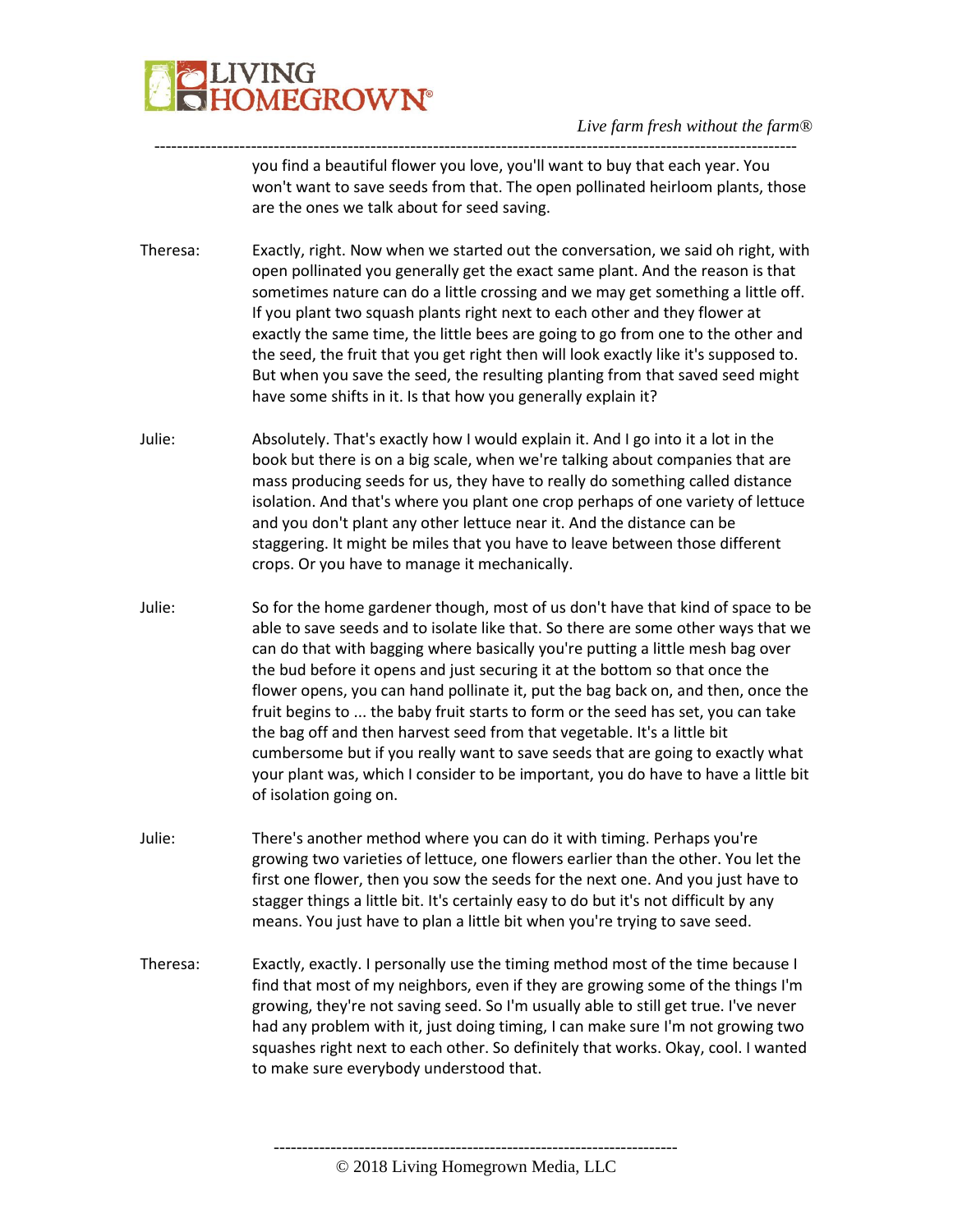# VING<br>DM<mark>EGROWN°</mark>

*Live farm fresh without the farm®*

- ----------------------------------------------------------------------------------------------------------------- Theresa: So as we're talking about saving seed, let's dive into dry harvesting which I think is what most people are familiar with. So if we had beans, for example, if we wanted to save those seeds, it's a pretty simple process of just saving the seeds after they dry, right?
- Julie: Exactly. And I think that's such a good gateway to seed saving is to do peas or beans because there you are just letting the bean, the pod, mature on the vine. Let it dry completely. And then, harvest it. And then, you're basically shelling the beans and they're your seeds. The only trick you can run into is this time of year, of course, some places are starting to get freezes. So if you're in that situation where your vegetable is just about ready, you can harvest the entire plant, put it in a garage or a shed, somewhere that's it's not going to be frozen, get the freeze, and let it continue to mature and dry onto that plant. And then, harvest it and save the seed.
- Julie: So that's really, those are some of the most simple ones to do, beans and peas, okra. You want to wear gloves though when you harvest okra because it can be prickly. Lettuce. And then, you think about echinacea, coneflowers. When you're harvesting flowers, you're really just waiting for the seed heads to form and to dry thoroughly. And the trick there can be feeding the finches for the cone flowers. So you want to make sure ... I always leave some of them too but I also make sure that I harvest some for the following year.
- Theresa: Yeah, that's great. And I love to save my poppy seeds and with those, I put them upside down inside a paper bag because so many of the seeds just come flying out every time I bump them and they're so tiny. I would never find them.
- Julie: That's called shattering. Some plants are known to shatter and spread their seeds all over like leeks or onions and poppies especially. So that's a great method to do it. Just put a paper bag, tie it over there, hang them upside down. And then, once they're fully dry you can just almost shake them and crush the pods to release all the seeds. And they're contained that way so it's better than having them all over your house.
- Theresa: Yes. I think poppies are real easy. And beans. Beans are a great entryway to saving seed. And some of the beans are so beautiful when you save them as seed.
- Julie: Oh, they're so pretty. When we were doing the book, my friend, Libby Williams, who I've known forever. We worked in advertising together and I asked her to do the photography for the book. We're just look how beautiful these seeds are. We had a lot of fun. We were very goofy and had a good time but bean seeds are absolutely gorgeous.
- Theresa: Yeah, it's a great thing for ...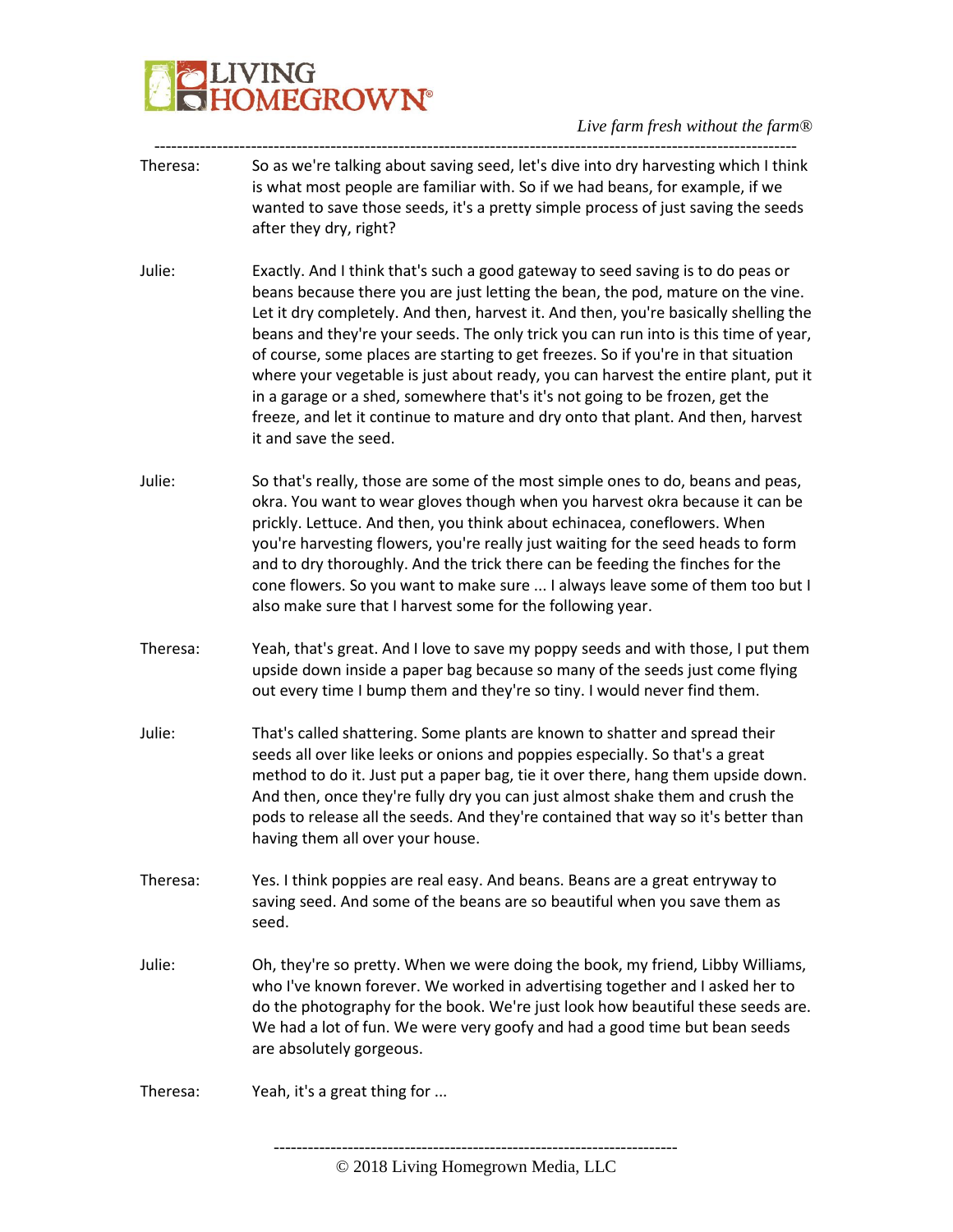

| Julie:   | Just because they're so pretty.                                                                                                                                                                                                                                                                                                                                                                                                                                                                          |
|----------|----------------------------------------------------------------------------------------------------------------------------------------------------------------------------------------------------------------------------------------------------------------------------------------------------------------------------------------------------------------------------------------------------------------------------------------------------------------------------------------------------------|
| Theresa: | Yes. And it's a good thing for kids too to let them understand the process. And<br>then, save those seeds and plant them again. They get very excited when they<br>understand what's really going on. And beans are big. They can hold them in<br>their fingers. That's a great one to start. Okay.                                                                                                                                                                                                      |
| Julie:   | And I think that's pretty much where we all start out is planting that bean in<br>kindergarten. And then, we don't know what to do with it after it sprouts but<br>now we can help our children understand the next process, the next step in the<br>process.                                                                                                                                                                                                                                            |
| Theresa: | Yes, yes. And they're so easy to see. I remember when my kids were little, we<br>planted some bean seeds in plastic bags with a little wet, moist cotton ball. And<br>we stuck it to the window so they could watch each day as the sprout formed<br>and the roots formed, and it was like this science project. But it's so fast and<br>they can watch it and it's big and they can see the whole thing. And being little,<br>it was fascinating to them. So always easy.                               |
| Julie:   | My kids always got all of those fun science experiments too. And then, my<br>favorite one though honestly, for anyone with kids, is to grow purple potted<br>pole beans because those are beautiful purple beans that when you cook, turn<br>green. So we always called them magic beans in our house.                                                                                                                                                                                                   |
| Theresa: | Yes, yes. My kids loved those too. And it was fun to tell kids at school because<br>we grew some of those at the school and the kids got to take  I think each kid<br>got three beans to take home but then they told their parents and they got to<br>boil them. And they do, they magically change. And then, those kids will eat the<br>beans, I swear, because they want to see what they taste like.                                                                                                |
| Julie:   | I know. I know. That's a lot of fun to  My kids were terrible, picky eaters so I<br>would do anything I could do to possibly get them to eat their vegetables.                                                                                                                                                                                                                                                                                                                                           |
| Theresa: | Yeah, I found if they grew it, they would taste it. So I was always conning them<br>in  My kids to this day love Brussels sprouts and spinach. Those are their two<br>favorite things. And their friends are always like really? But it's like if you know<br>how to cook it, it does taste good. And the kids, they didn't have an aversion to<br>it because they had tried so many different things. So definitely a good way to<br>get your kid to eat veggies. All right, awesome. That's fantastic. |
| Theresa: | So let's talk about the other type of seed saving though because I think a lot of<br>people understand the dry seed saving. But there is also the wet harvest seed<br>saving and especially if you grow tomatoes. This is really the way to save those<br>seeds. So could you explain what is a wet harvest?                                                                                                                                                                                             |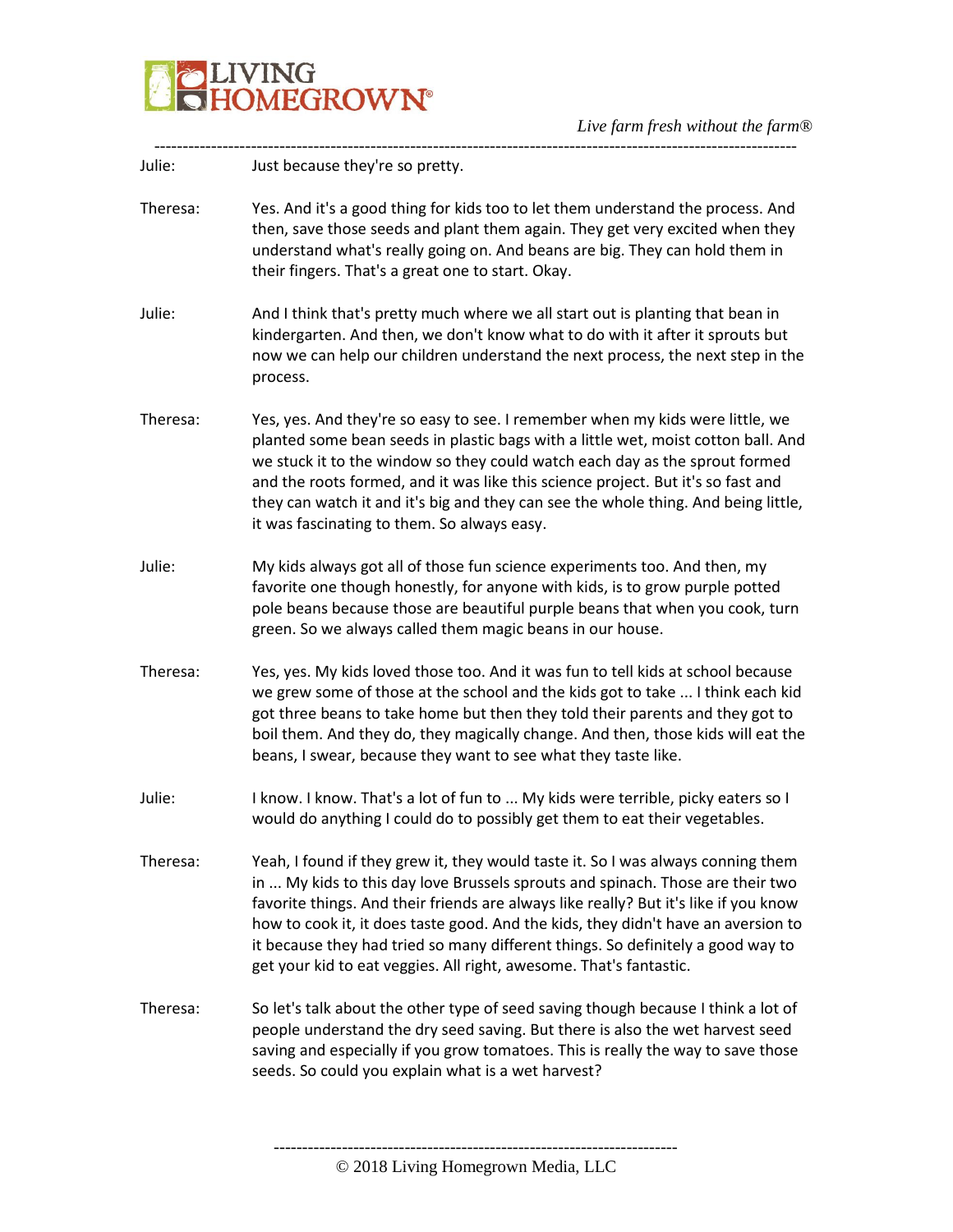| Julie:   | Sure. It's just like it sounds. So we had our dry harvest, those are just basically<br>saving dry seeds. However, we have some things like tomatoes or cucumbers or<br>eggplant. And the seeds are embedded in the flesh so it's really a wet process<br>that you have to go through in order to save these seeds. And I think a lot of<br>seed savers really want to save tomato seeds. They find some tomato that they<br>love and they want to have it in their garden. So the nice thing about that is<br>when you're harvesting a tomato, the seeds are right at the same time and<br>They're mature at the same time that the tomato is ripe and you are ready to<br>eat it.                                                                                                                                                                 |
|----------|----------------------------------------------------------------------------------------------------------------------------------------------------------------------------------------------------------------------------------------------------------------------------------------------------------------------------------------------------------------------------------------------------------------------------------------------------------------------------------------------------------------------------------------------------------------------------------------------------------------------------------------------------------------------------------------------------------------------------------------------------------------------------------------------------------------------------------------------------|
| Julie:   | So basically, wet processing is basically just removing seeds that are embedded<br>in the wet flesh of a fruit. It could be a melon, cucumbers, tomatoes obviously.<br>And it's really simple. I think people get a little bit intimidated by it but it's a<br>really simple process.                                                                                                                                                                                                                                                                                                                                                                                                                                                                                                                                                              |
| Theresa: | Yeah. And tomatoes, you're right. We all have beloved tomatoes. And for years,<br>I didn't think I even liked tomatoes until I started eating heirloom and<br>homegrown tomatoes and they're like night and day. And actually, my kids did<br>end up being a little bit of tomato snobs. I remember when my kid was, maybe<br>he was eight or nine years old and he went to someone's house and they asked<br>him if he liked tomatoes in his salad and he said, "Are they homegrown?" And<br>they said, "No." And he said, "Then no, I don't want any tomatoes in my salad."<br>It was so funny when they told me. I'm like I'm really sorry. My kids a little bit of<br>a tomato snob. But he knew the difference. And so, when you find something<br>that you love like that, to be able to save that flesh and to save the seed is<br>magical. |
| Theresa: | Now, there's something you go into a lot and that is the fermentation process.<br>So when is it that we want to ferment a seed and why do we want to do that?                                                                                                                                                                                                                                                                                                                                                                                                                                                                                                                                                                                                                                                                                      |
| Julie:   | Well, some seeds have a gel coating on them that keeps them from germinating.<br>So just like in nature where you have your garden and perhaps a tomato fell to<br>the ground that you didn't notice, and it rots and it decays and it naturally<br>ferments. And then, you have a volunteer coming up in the middle of your<br>perennials like I do right now, nature does that for us. It breaks down that gel,<br>that protective gel coating, allowing the seed to start germinating.                                                                                                                                                                                                                                                                                                                                                          |
| Julie:   | So when we're saving seeds, we're basically mimicking nature. We're doing the<br>same sort of thing. We're doing this wet process where we are taking the seeds<br>out of the fruit and then, we're adding a bit of water to it. First, we're kind of<br>cleaning them off, and then adding a bit of water to the pulpy mix of seeds in<br>their gel. And then, add a bit of water, letting it sit in a warmish environment for<br>one to three days. And then, you'll see a layer of mold on the top. That means<br>the fermentation process has happened. That basically that gel coating has been<br>removed.                                                                                                                                                                                                                                   |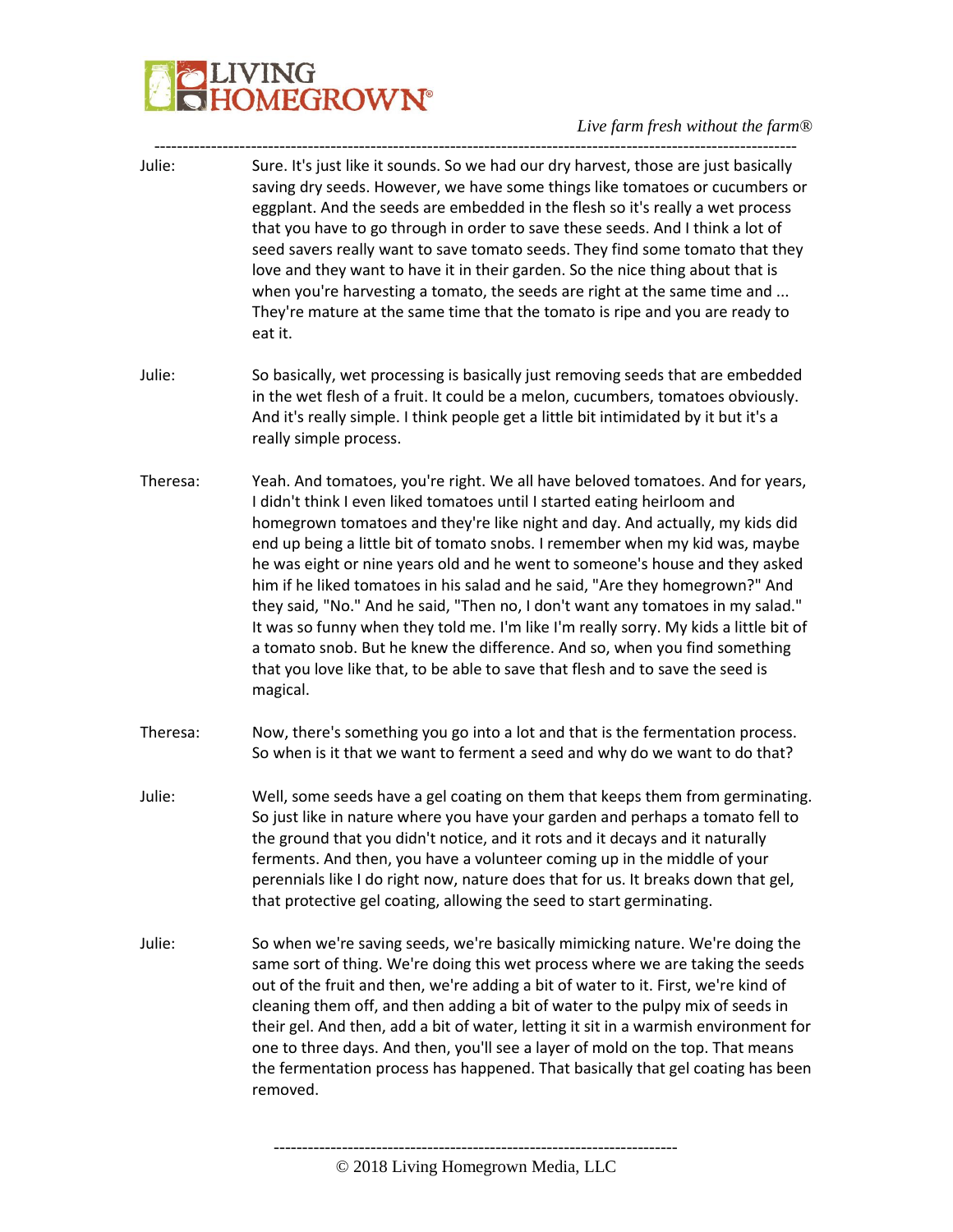#### *Live farm fresh without the farm®*

| Julie:   | It's time to finish cleaning up the seeds which is usually a good rinse with a<br>strainer, adding a little bit more water to make sure, first, to make sure you see<br>the viable seeds. The ones that are hollow kind of float to the top so you can<br>just skim those right off. And then, your good seeds sink to the bottom. So after<br>that's done, you complete it. You pour it through a strainer, rinse it really well to<br>remove any remaining pulp, and then, blot it dry in the bottom of the strainer.<br>And you want to spread those out so they can dry thoroughly. So the<br>fermentation process really  I mean, we're mimicking nature. We're just doing<br>that so that we can have those seeds ready to go for next year. |
|----------|----------------------------------------------------------------------------------------------------------------------------------------------------------------------------------------------------------------------------------------------------------------------------------------------------------------------------------------------------------------------------------------------------------------------------------------------------------------------------------------------------------------------------------------------------------------------------------------------------------------------------------------------------------------------------------------------------------------------------------------------------|
| Theresa: | Fantastic. Yes. And so, when we take them to dry, I've always done it on a paper<br>plate. Is that a good way to do it or do you have a better way?                                                                                                                                                                                                                                                                                                                                                                                                                                                                                                                                                                                                |
| Julie:   | That's exactly what I do too. And the thing about saving seed that I always try to<br>tell people is be a little careful about. To keep your seed pure, you want to make<br>sure if you're doing four different varieties of tomatoes, make sure you keep<br>things carefully labeled, the jar where you're fermenting it, the paper plate<br>when you dry it, I just write right on there                                                                                                                                                                                                                                                                                                                                                         |
| Theresa: | That's what I do.                                                                                                                                                                                                                                                                                                                                                                                                                                                                                                                                                                                                                                                                                                                                  |
| Julie:   | what the variety is. But make sure to really clean your equipment. Clean your<br>knife, clean your cutting board, clean your strainer, so that you're not getting a<br>rogue seed in with a different variety.                                                                                                                                                                                                                                                                                                                                                                                                                                                                                                                                     |
| Theresa: | Yeah. Okay. That's really good. And that's actually why I use the paper plate<br>because I can just write what the variety is and the date so I can keep track of<br>how long has it been drying.                                                                                                                                                                                                                                                                                                                                                                                                                                                                                                                                                  |
| Julie:   | Exactly.                                                                                                                                                                                                                                                                                                                                                                                                                                                                                                                                                                                                                                                                                                                                           |
| Theresa: | Fantastic. Okay, that's great. And it's not really hard. It's actually kind of a fun<br>science experiment. I find it really fun and my kids are used to this but we've<br>always had something on our kitchen table. There's either something  If it's<br>this time of year, we are fermenting our seeds, my tomato seeds, on the middle<br>of our kitchen table. If it's in the wintertime, we always still have something<br>growing. So if you have kids, this is a great thing to do with them. They'll get a<br>kick out of it. And then, to be able to plant those seeds too.                                                                                                                                                               |
| Julie:   | Now I do want to warn you, when you ferment especially tomato seeds, when<br>you're doing the fermenting process, it's a little smelly.                                                                                                                                                                                                                                                                                                                                                                                                                                                                                                                                                                                                            |
| Theresa: | Yes.                                                                                                                                                                                                                                                                                                                                                                                                                                                                                                                                                                                                                                                                                                                                               |
|          |                                                                                                                                                                                                                                                                                                                                                                                                                                                                                                                                                                                                                                                                                                                                                    |

----------------------------------------------------------------------- © 2018 Living Homegrown Media, LLC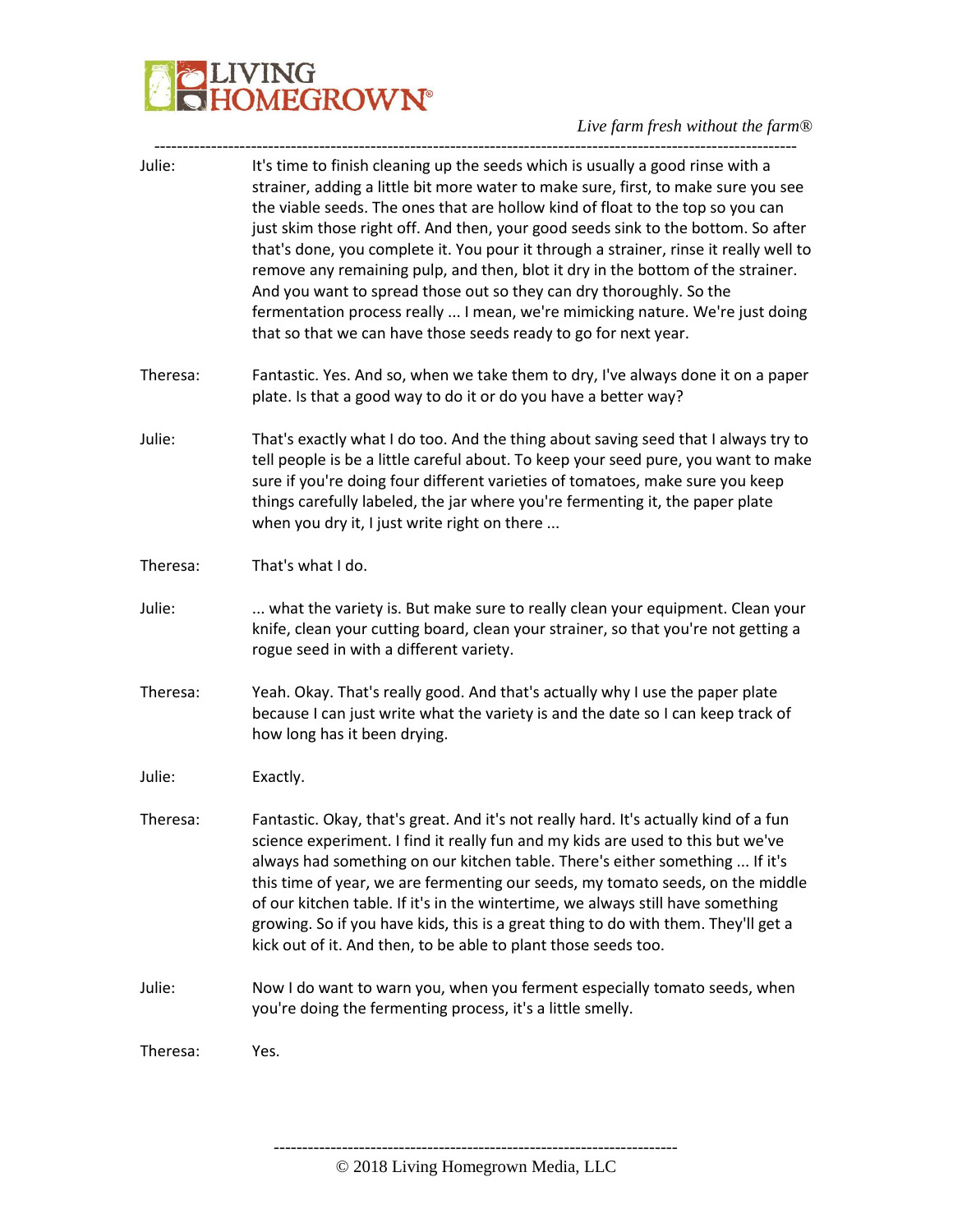| Julie:   | So I like to tell everyone it's going to be a little odorific but it's worth it in the<br>end. And I'm the same way, our dining room  My friends walk in and they're<br>like oh good grief. In the dining room I have seeds and paper plates spread<br>everywhere. It's pretty embarrassing.                                                                                                                                                                                                                                                                                                                                                                                                                                                                                                                                                                                       |
|----------|------------------------------------------------------------------------------------------------------------------------------------------------------------------------------------------------------------------------------------------------------------------------------------------------------------------------------------------------------------------------------------------------------------------------------------------------------------------------------------------------------------------------------------------------------------------------------------------------------------------------------------------------------------------------------------------------------------------------------------------------------------------------------------------------------------------------------------------------------------------------------------|
| Theresa: | Yes. Totally. And I find that when I've done squash seeds because I have so<br>many, those I definitely do outside because with tomatoes I might just have a<br>little jar. I just did one little tomato. But with the pumpkin, if I am trying to save<br>all the seeds from a pumpkin, I do that outside because it definitely has a very<br>strong odor. I don't want my neighbors coming in the door going what is that?                                                                                                                                                                                                                                                                                                                                                                                                                                                        |
| Julie:   | And something to mention too that I just thought about, never dry your seeds in<br>the oven, even if it's on the very lowest setting, because you could basically kill<br>off your seeds.                                                                                                                                                                                                                                                                                                                                                                                                                                                                                                                                                                                                                                                                                          |
| Theresa: | Yes.                                                                                                                                                                                                                                                                                                                                                                                                                                                                                                                                                                                                                                                                                                                                                                                                                                                                               |
| Julie:   | So I just wanted to make sure that I mentioned that as well. The best thing to do<br>to dry them thoroughly is just to put them on the paper plate. Stir them up<br>occasionally throughout the week or two that you're drying them to make sure<br>that all sides are getting dry. Just never put them in the oven though.                                                                                                                                                                                                                                                                                                                                                                                                                                                                                                                                                        |
| Theresa: | Ah, that's a good point. I hadn't thought of that but oh no, absolutely. You<br>would kill them for sure. Because they are viable, living things so we have to<br>remember that. Okay, fantastic. So now we have these seeds either that we<br>have dry harvested or wet harvested but they have completely dried on our<br>paper plate. What is the best way for us to store our seeds so that they last the<br>longest?                                                                                                                                                                                                                                                                                                                                                                                                                                                          |
| Julie:   | I think it's so simple, and I think people make it too complicated sometimes.<br>Personally, I use little paper, craft envelopes. The small little craft envelopes. I<br>write very carefully what variety and the date on those envelopes. Put my very<br>dry seeds in those envelopes and seal them up. And then, you want to store<br>them in kind of a cool, dark place. Someplace that's dry, cool, dark, so there's no<br>chance that they'll start molding or have any kind of extraneous conditions that<br>could harm those seeds. A bedroom closet is great. The number of seeds that I<br>save, they're downstairs in a storage room with a lot of very big, Rubbermaid<br>containers. So I'm a little seed obsessed. So normal people, however, could clear<br>the space in their closet and be fine. But some of us are a little over enthusiastic<br>in seed saving. |
| Theresa: | Yeah. So you don't want to store them  Like here in California, I would never<br>store them in my attic where it's so hot because they basically get cooked. But<br>can you save them frozen? If they were to be in the basement and they got a<br>little cold, they would still be okay, right?                                                                                                                                                                                                                                                                                                                                                                                                                                                                                                                                                                                   |